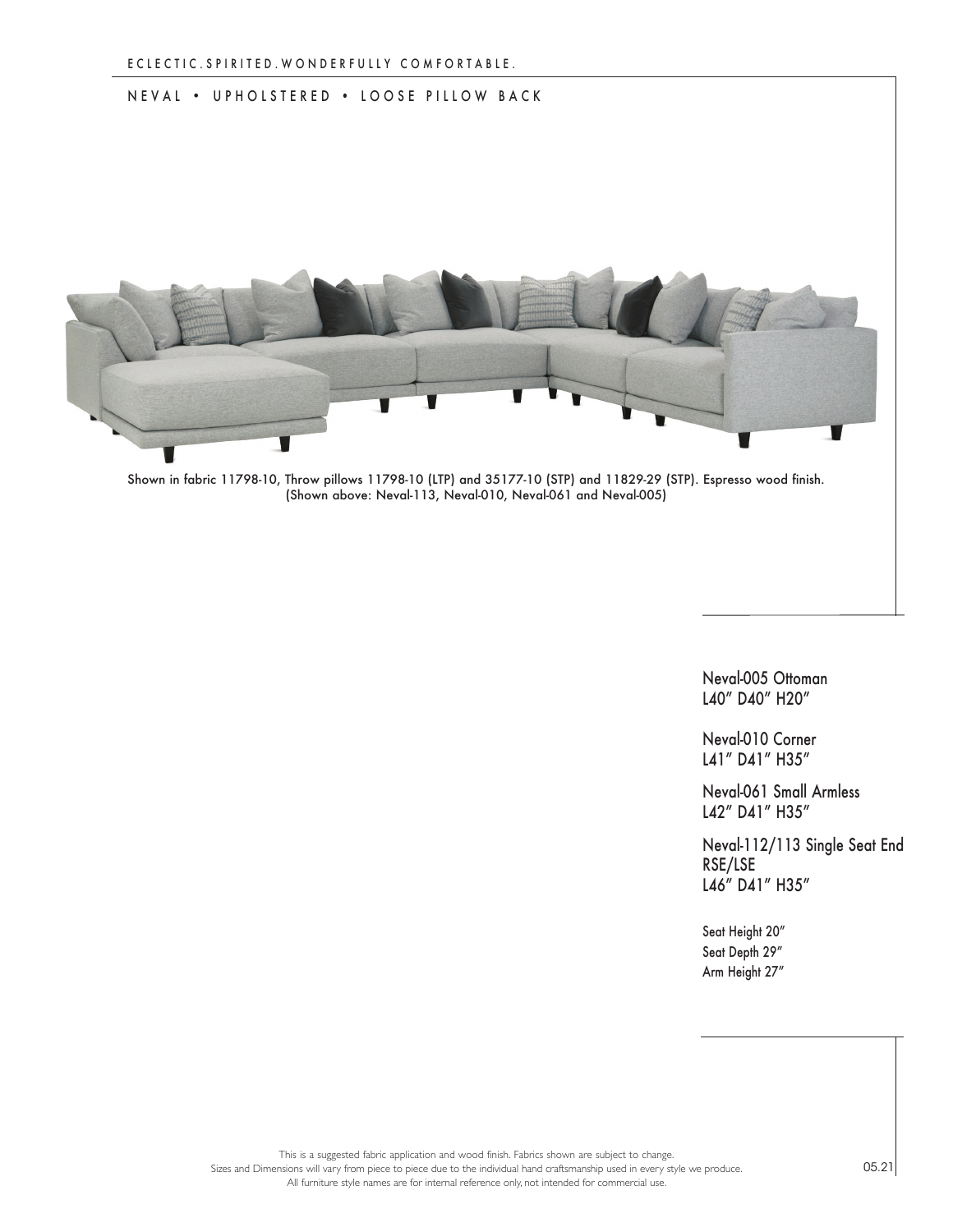| <b>NEVAL SECTIONAL COLLECTION</b>                |                       |                      |                             |                                   |
|--------------------------------------------------|-----------------------|----------------------|-----------------------------|-----------------------------------|
|                                                  | <b>Ottoman</b><br>005 | <b>Corner</b><br>010 | <b>Small Armless</b><br>061 | <b>Single Seat End</b><br>112/113 |
| <b>Standard Features</b>                         |                       |                      |                             |                                   |
| <b>Loose Pillow Back</b>                         | N/A                   | X                    | X                           | X                                 |
| One 22" Non-Welted Down-Blend Throw Pillow (LTP) | N/A                   | X                    | X                           | χ                                 |
| One 20" Non-Welted Down-Blend Throw Pillow (STP) | N/A                   | X                    | X                           | χ                                 |
| Wooden Leg Finish Options                        | X                     | X                    | X                           | χ                                 |
| <b>Cloud Cushion</b>                             | X                     | X                    | X                           | X                                 |
| Webbing Underconstruction                        | X                     | X                    | X                           | X                                 |
| <b>Options - See Price List for Prices</b>       |                       |                      |                             |                                   |
| Extra Pillows (XP)                               | N/A                   | X                    | X                           | X                                 |
| <b>Ordering Instructions</b>                     |                       |                      |                             |                                   |
| To Order, Please write the following:            | Neval-005             | Neval-010            | Neval-061                   | Neval-112 RSE / 113 LSE           |

Pattern Availability: RG, PS, NM, RS